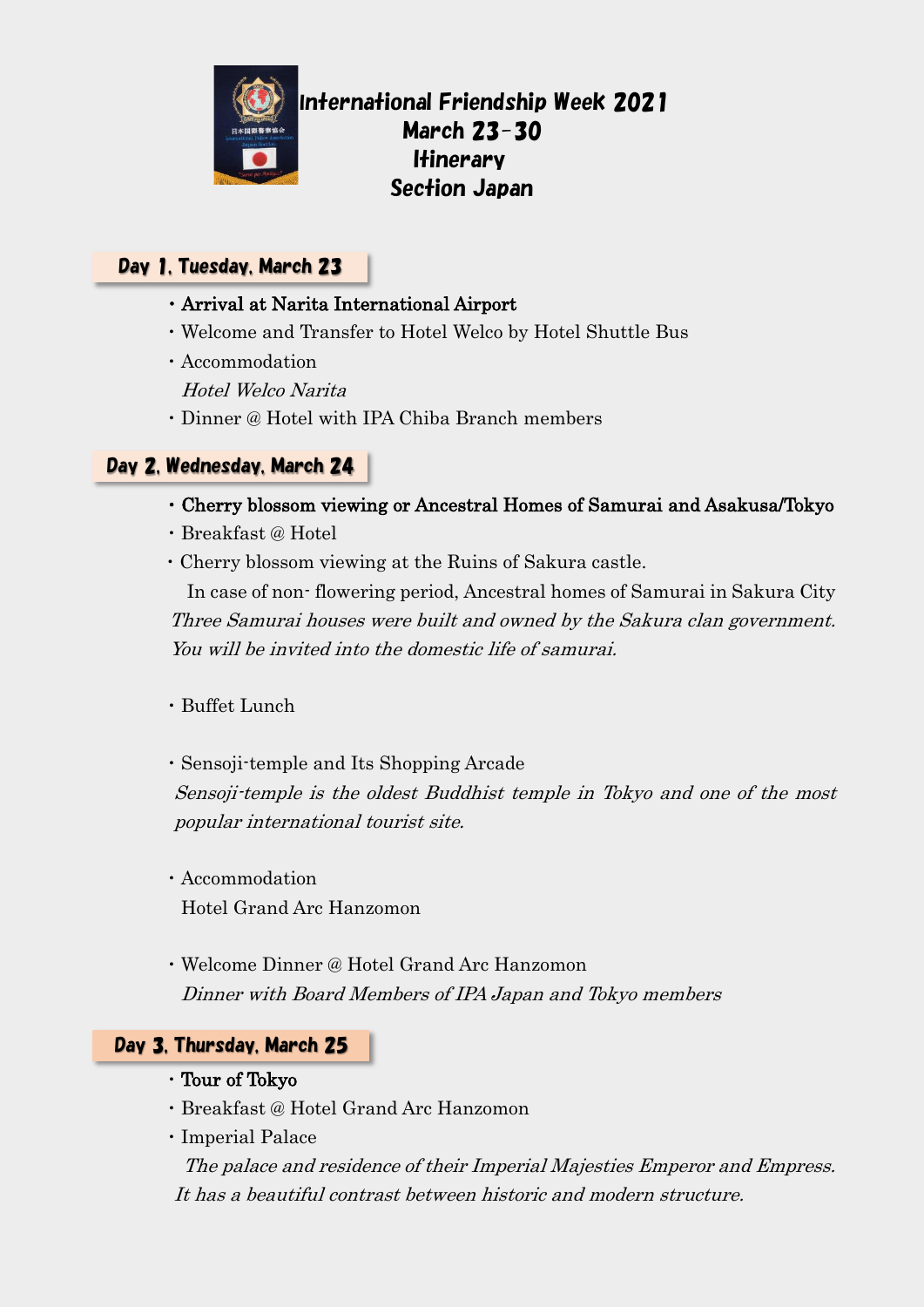- ・Lunch @ Restaurant
- ・Tokyo Tower

 Enjoy the magnificent view of Tokyo, even Mt. Fuji on a clear skies from the observation deck at 250-meter.

・Hama-rikyu Gardens

 The Hama-rikyu Gardens used to be the gardens of the Tokugawa Shogunate family, originally constructed in the  $17<sup>th</sup>$  century. Seen against the modern buildings, the Ham-rikyu Gardens looks so beautiful.

・Dinner Cruise

Enjoy dinner and the night view of Tokyo on a boat unique to Japan.

・Accommodation Hotel Grand Arc Hanzomon

# Day 4, Friday, March 26

### ・Shinkansen(Bullet Train) Trip to Himeji Castle and Hiroshima

- ・Breakfast @ Hotel
- ・Sinkasen(Bullet Train) trip from Tokyo to Himeji. On a clear day, you'll get the spectacular view of Mt. Fuji from the train.
- ・Buffet Lunch
- ・Himeji Castle

 Himeji Castle was constructed in the early 14th century. It has been designated as a National Treasure and a World Heritage Site.

- ・Move to Hiroshima by Shinkansen(Bullet train).
- ・Accommodation
- Hotel Granvia Hiroshima
- ・Dinner
- Not included

## Day 5, Saturday, March 27

- ・Tour of Hiroshima and Miyajima
- ・Breakfast @ Hotel
- ・Check-out before 0800hrs.

Your luggage will be kept at the hotel until you depart for Kyoto.

・Miyajima & Itsukushima Shrine For Miyajima and Itsukushima Shrine by train and ferryboat. Approx. 20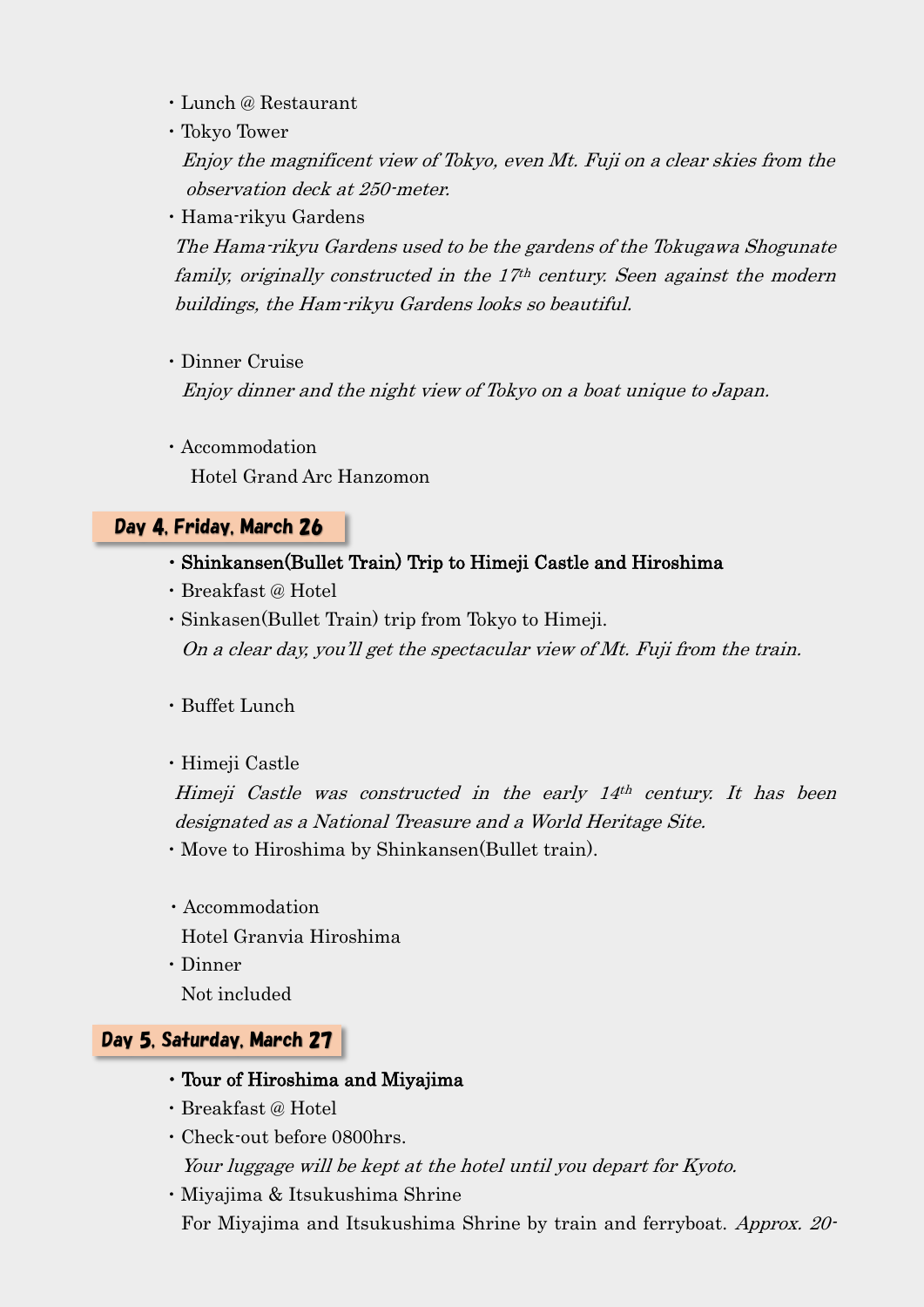minute walk from the pier to the Itsukushima shrine.

 Miyajima is one of the top three scenic spots in Japan and a part of Setonaikai National Park. Itsukushima Shrine is located in this island. It has been designated as a World Heritage Site.

- ・Lunch not included
- ・45-minute cruise from Miyajima to Hiroshima

・Hiroshima Peace Memorial Museum Approx. 15-minute walk from the pier. Some items that convey the devastation caused by the A-bomb attack, the photos and others are exhibited.

- ・A-bomb Dome (Ruin of Hiroshima Prefectural Industrial Promotion Hall) Approx. 15-minute walk from the Hiroshima Peace Memorial Museum. The A-bomb exploded at close range of the Dome. But it somehow escaped complete destruction. It has been designated as a World Heritage Site.
- ・Return to the hotel by street train to pick up your luggage.
- ・Shinkansen(Bullet Train) journey to Kyoto
- ・Accommodation Kyoto Tower Hotel
- ・Dinner Not included

### Day 6, Sunday, March 28

- ・Tour of Kyoto (Ancient Capital of Japan)
- ・Breakfast @ Hotel
- ・Kiyomizu-dera Temple Kiyomizu-dera Temple was founded in 778. It has been designated a World Heritage Site.
- ・Nijo Castle

Nijo Castle was constructed in 1,603. It has been designated a National Treasure and a World Heritage Site.

- ・Lunch @ Restaurant
- ・Kinkaku-ji Temple